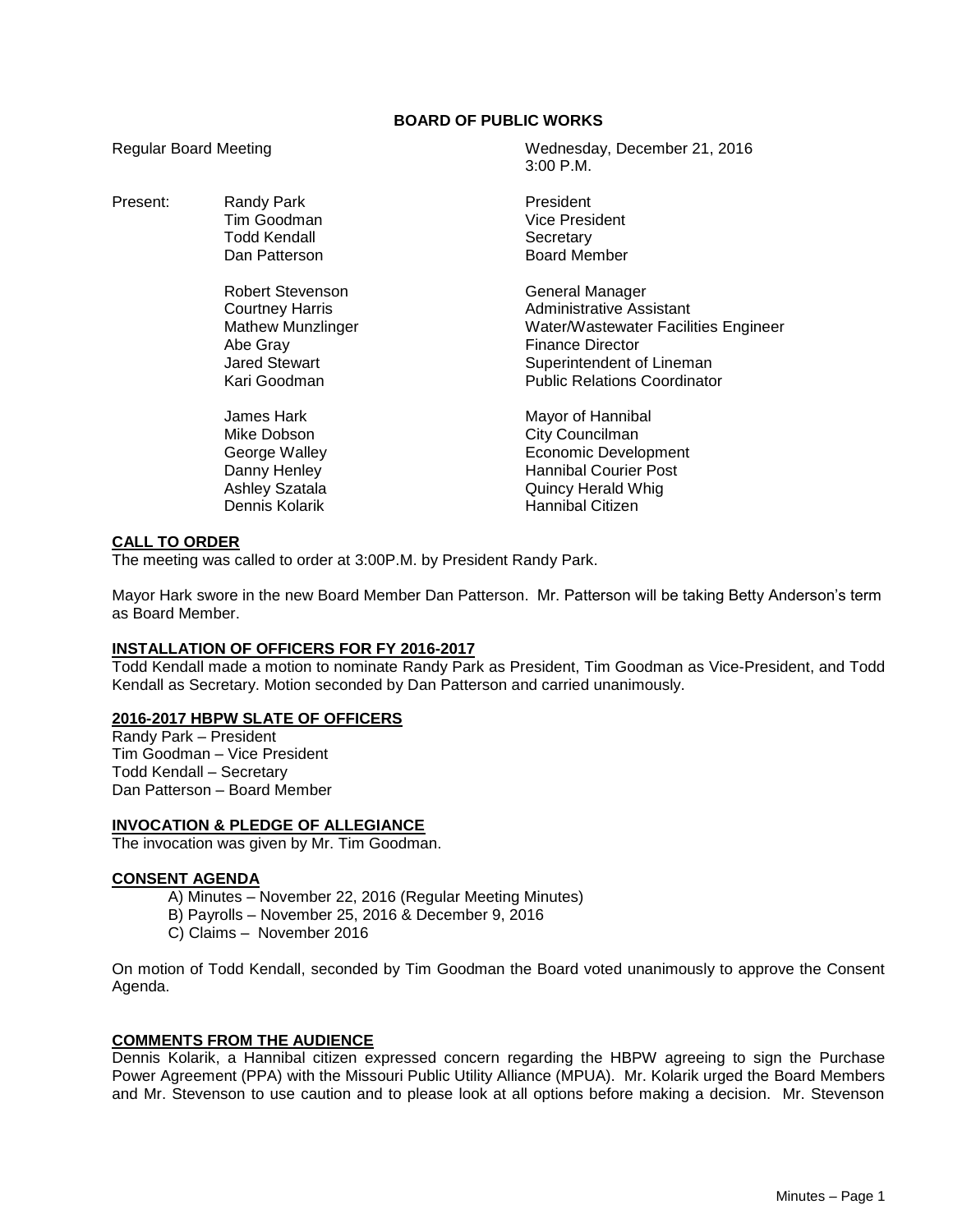expressed this option is projected to save the City money by getting energy at a lower cost, and the Board is doing everything they can to make the best decision.

#### **GENERAL MANAGER'S REPORT**

Mr. Stevenson reported he received a draft PPA from the MPUA regarding the wind energy offer. Mr. Stevenson noted more details will be discussed later in the Agenda.

Mr. Stevenson reported Terra Technologies is continuing to work on the stream mitigation project. A revised mitigation plan was submitted to the USACE in October 2016. Mr. Stevenson noted Terra Technologies is estimating the lake construction permit should be ready by January 2017.

Mr. Stevenson reported two of the Caterpillar Diesel Generator engines are on site now with the last eight engines due to arrive by February 1, 2017. The loan paperwork will be reviewed later in the agenda.

Mr. Stevenson noted he attended the 4th quarter MPUA meeting in Columbia.

Mr. Stevenson reported both units are back online at Prairie State after routine inspection and repairs.

Kari Goodman reported the Annual Report for 2015-2016 is now available online to review.

Kari Goodman reported she has accompanied Matt Munzlinger on his pre-treatment inspections during the month. This was a great opportunity to touch base with a few Key Accounts, including Enduro and General Mills, and to visit new sites like Spartan and Cosmoflex.

Kari Goodman noted the customer surveys are in the annual report for anyone that would like to view them.

## **OPERATION'S REPORT**

Mr. Stevenson presented the Board with updated information of the daily Operations report. Mr. Stevenson noted Operations have been very routine, and gave the Board Members the opportunity to ask questions. There were no questions at this time.

#### **FINANCIAL REPORT**

Abe Gray presented the Board with the financial results for the month of November 2016 and year to date results.

#### **PROJECTS REPORT**

Mathew Munzlinger presented the Board with an updated progress report of ongoing projects. This includes projects from the Water System and Water Treatment Plant, as well as the Sewer System and Wastewater Treatment Plant. Mr. Munzlinger noted the progress of these projects and studies is acceptable and will continue as weather permits.

On motion of Tim Goodman seconded by Dan Patterson, the Board voted unanimously to approve the Regular Reports.

#### **NEW BUSINESS**

#### **Financing Resolution for Diesel Generators**

Mr. Stevenson presented the Finance Resolution, purchase agreement, and closing documents for the closing of the ten diesel generators previously approved by the Board. Mr. Stevenson noted all of the documents were prepared by Gilmore & Bell, the Bond Counsel, and reviewed by the City Attorney. The Certificates bear interest at a fixed rate of 2.89% and mature on Feb. 1, 2027.

On motion of Todd Kendall seconded by Tim Goodman, the Board voted unanimously to approve the Financing Resolution for the Diesel Generators.